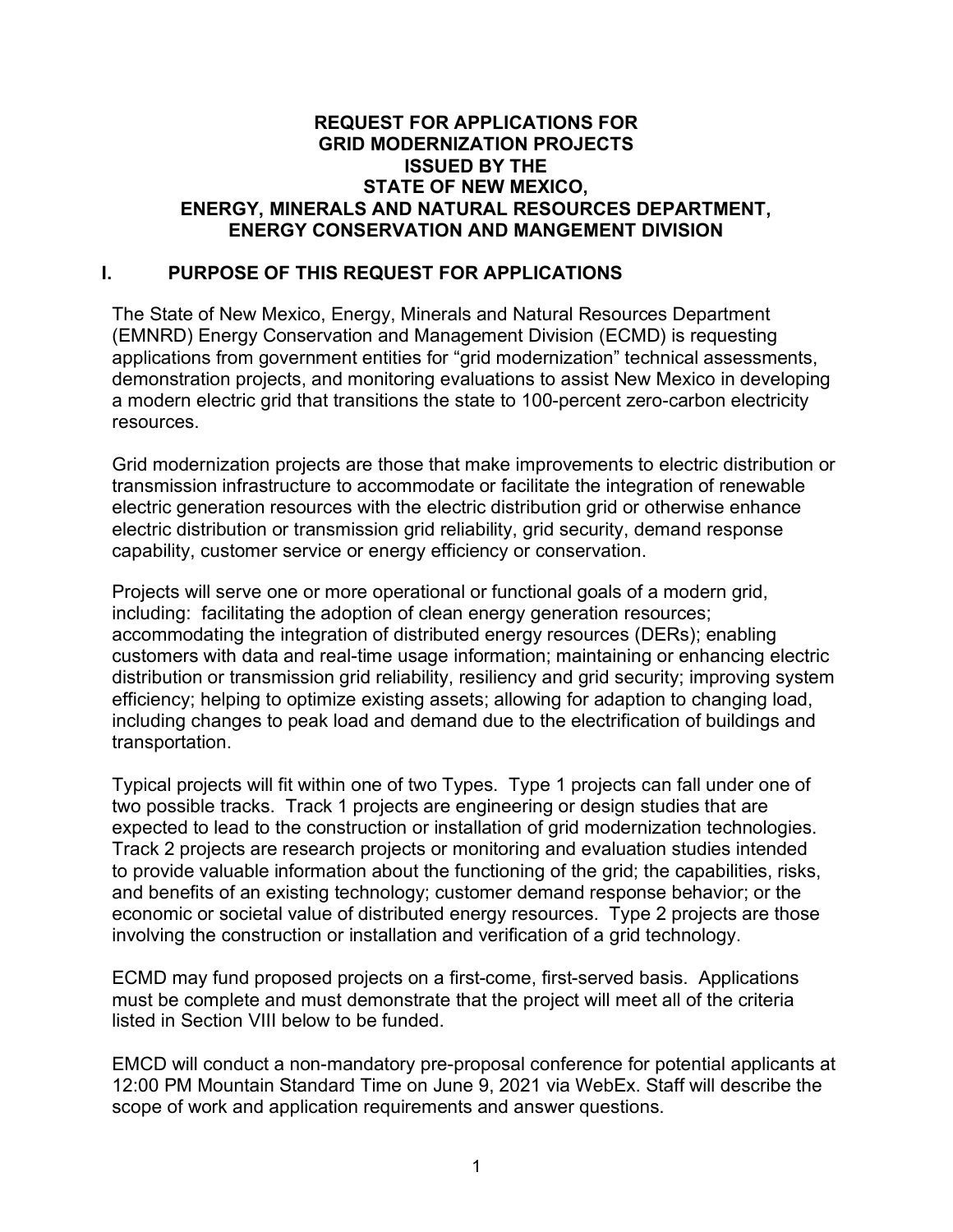# **II. ELIGIBILITY**

Eligible Applicants include municipalities and county governments; state agencies; state universities; public schools; post-secondary education institutions; and Indian nations, tribes and pueblos. All projects must take place within the State of New Mexico.

Project costs eligible for reimbursement may include costs of project development, engineering design, environmental and regulatory assessments, equipment, supplies, construction, inspection and initial monitoring of the clean energy technology performance. Ineligible items include, but are not limited to, the costs of water rights, land easements, right-of-way acquisition and legal costs.

### **III. BACKGROUND INFORMATION**

A modern electric grid is required for New Mexico to achieve decarbonization, for utilities, households and businesses to take advantage of New Mexico's abundant renewable resources, to spur economic growth, and to improve the lives of New Mexicans.

NSMA 1978, Section 71-11-2 established the Grid Modernization Grant Program and Fund to support pilot projects that advance research and understanding of distribution grid technologies and other modern grid upgrades.

# **IV. TYPE 1 PROJECTS SCOPE OF WORK**

Type 1 projects will fall into one of two tracks. Track 1 projects will result in formal professional engineering or design studies that anticipate the construction or installation of a modern grid technology. Track 2 projects are other research projects and/or monitoring and evaluation studies that seek to provide the state with valuable information leading to a greater understanding of a grid modernization or renewable resource technology, grid function, or electricity customer behavior.

# **A. Track 1**

# **1. Track 1 Project Elements Summary**

- a. **Technology –** Proposed projects must focus on engineering and design related to the construction or installation of specific grid technologies, clean energy technologies, or other energy efficiency or energy conservation technologies, that have a direct bearing on grid function or operation.
- b. **Benefit to Utility Partner –** Per NSMA 1978, Section 71-11-2, projects receiving a grant from the grid modernization grant program shall be required to be coordinated with the electric service provider that serves the entity to ensure that the program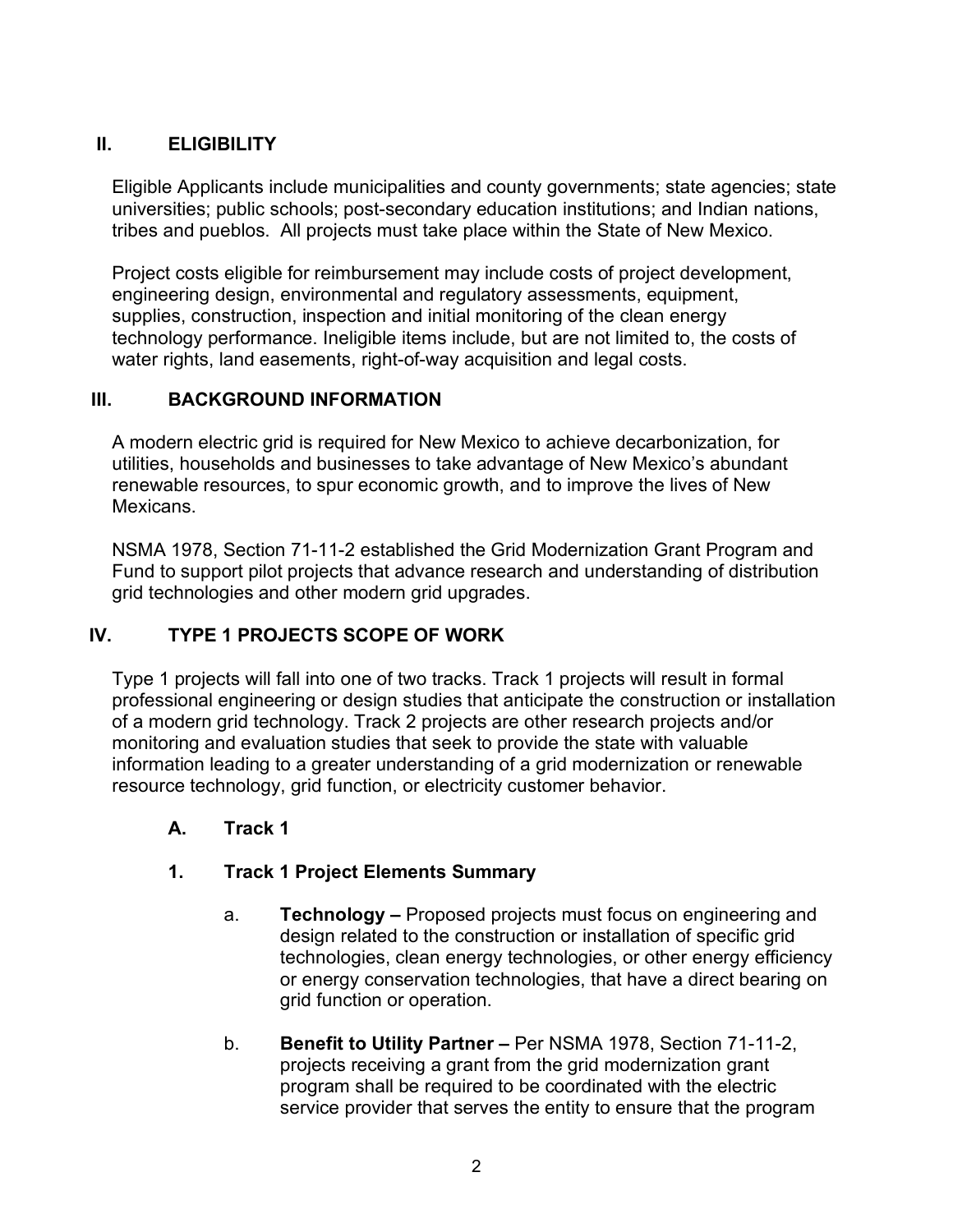does not adversely impact electrical system efficiency, reliability, resilience, and security.

# **2. Track 1 Project Deliverables**

Projects will consist of the following deliverables:

- a. an initial written report summarizing the project that includes:
	- i. how the technology serves a functional or operational goal of grid modernization;
	- ii. background information on the technology that is the subject of the engineering study, and how the technology will be used in the project service area;
	- iii. the geographic limits of the project;
	- iv. the nature of the partnership with the utility that services this area;
	- v. the proposed economic impacts of the project; and
	- vi. the expected educational value of the project.
- b. a quarterly written report to include a financial summary and review/evaluation of performance goals; and
- c. a final professional engineering/design study, that can be used to inform a grid infrastructure and/or technology installation project.
- **B. Track 2**

# **1. Track 2 Project Elements Summary**

- a. **Benefit to Utility Partner** Per NSMA 1978, Section 71-11-2, projects receiving a grant from the grid modernization grant program shall be required to be coordinated with the electric service provider that serves the entity in order to ensure that the program does not adversely impact electrical system efficiency, reliability, resilience, and security.
- b. **Research Question and Methodology –** Proposed projects under this track must consist of a relevant research question and appropriate methodology for answering this research question. Proposed projects under this track may come in a variety of forms such as feasibility studies of an existing technology; monitoring, evaluation and verification of an existing technology, or other original research projects that fit within the description of grid modernization projects listed in Section I above.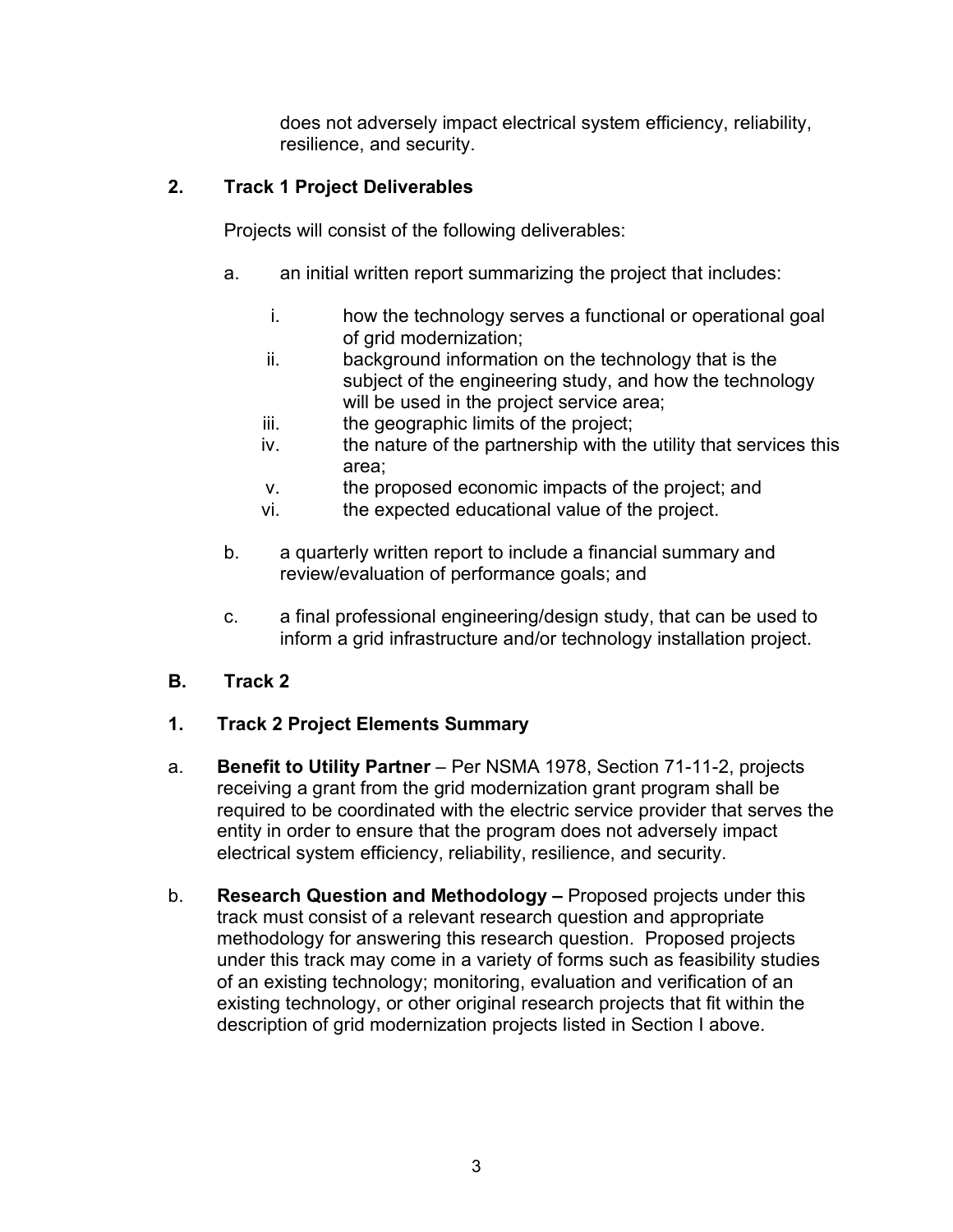# **2. Track 2 Project Deliverables**

Projects will consist of the following deliverables:

- a. an initial written report summarizing the project that includes:
	- i. background and summary of existing research;
	- ii. any refinements to the proposed research question and proposed methodology;
	- iii. (optional) preliminary or expected results;
	- iv. timeline for completing the project;
	- v. nature of the relationship with the utility partner;
	- vi. the proposed economic impacts of the project; and
	- vii. the expected educational value of the project
- b. quarterly written report to include a financial summary and review/evaluation of performance goals.
- b. a final written report summarizing the results of the research; and
- c. a presentation to EMNRD staff or the Grid Modernization Implementation Working Group.

# **V. TYPE 2 PROJECTS SCOPE OF WORK**

Infrastructure or technology installation projects resulting from this RFA must serve one or more operational or functional goals of a modern grid, including: facilitating the adoption of clean energy generation resources; accommodating the full integration of DERs; enabling customers with data and real-time usage information; maintaining or enhancing electric distribution or transmission grid reliability, resiliency and grid security; improving system efficiency; helping to optimize existing assets; allowing for adaption to changing load, including changes to peak load and demand due to the electrification of buildings and transportation.

# **A. Type 2 Project Elements Summary**

- 1. **Technology** Proposed projects must consist of the application of one or more grid technologies, clean energy technologies, or other energy efficiency or energy conservation technologies, that have a direct bearing on grid function and/or operation.
- 2. **Benefit to Utility Partner** Per NSMA 1978, Section 71-11-2, projects receiving a grant from the grid modernization grant program shall be required to be coordinated with the electric service provider that serves the entity in order to ensure that the program does not adversely impact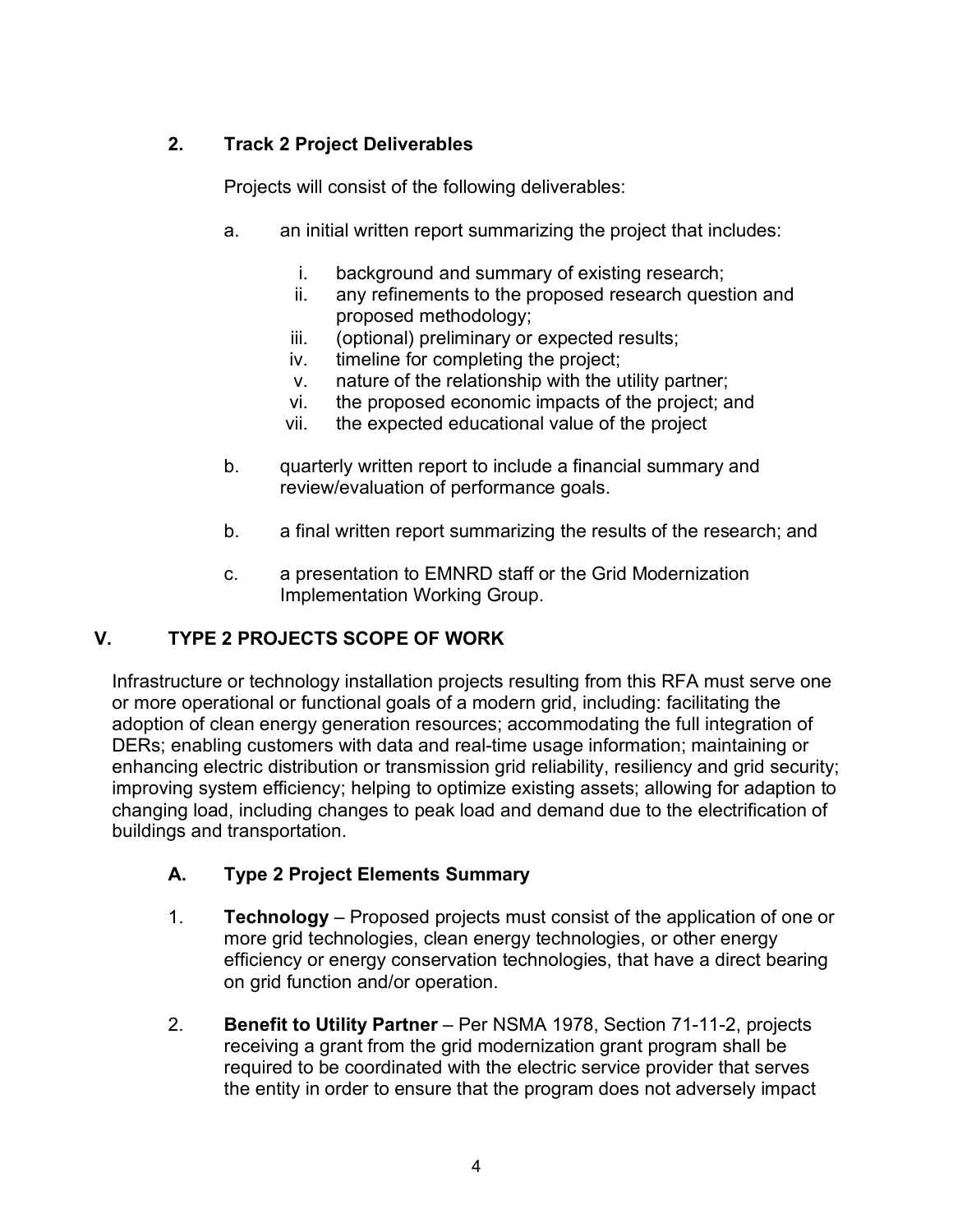electrical system efficiency, reliability, resilience and security.

3. **Technology Monitoring and Verification Component** – Applicants will be required to submit a final written report after one year following construction. This report shall describe monitoring activities and verify the effectiveness and impact of the technology on the grid, market potential and scalability, and any questions for future research.

## **B. Type 2 Project Deliverables**

Projects will consist of the following deliverables:

- 1. an initial written report summarizing the project and how it serves a functional or operational goal of grid modernization; background information on the technology being deployed and how it will be used in the project service area, including any safety concerns and how those will be mitigated; the geographic limits of the project; and how the project shall be evaluated;
- 2. quarterly reports including a financial summary (*e.g.*, construction work activities completed and purchase and installation of a project technology, labor costs, or other expenses) and review/evaluation of performance goals;
- 3. interim reports summarizing the functionality of the technology on an appropriate frequency; and
- 4. a final report verifying the technology's functionality and summarizing the impact on the grid, market potential and scalability, and any questions for future research.

### **VI. Application Contents**

Applicants are solely responsible for providing all information requested and meetingall RFA requirements. If Applicants fail to provide any of the required information or meet the terms of this RFA, EMNRD may, at its sole discretion, declare the application to be non-responsive and give it no further consideration. All information must be clear, concise and complete.

The application package must include the following:

1. **Applicant Contact Information:** Identify the name, title, telephone number, and e-mail address of the person authorized to negotiate a contract on behalf of the Applicants. Identify the names, titles, telephone numbers, and e-mail addresses of persons to be contacted for clarification.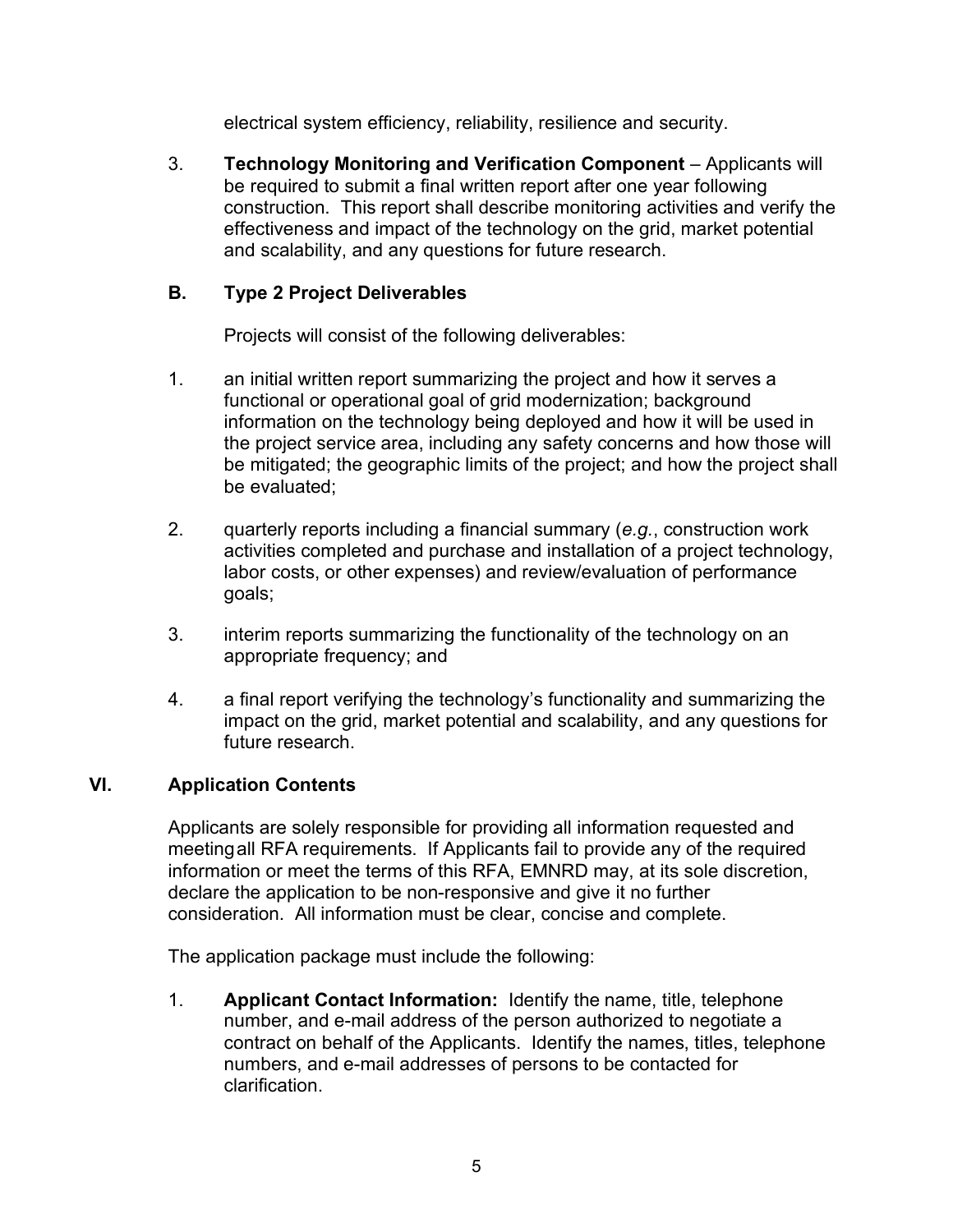- 2. **Project Summary:** Provide a description of the project partners, project goals and benefits, addressing the first four evaluation criteria listed in Section VIII below.
- 3. **Project Deliverable Descriptions:** Describe in detail each deliverable (see pages 3-5 for deliverables that correspond to the type of project you are proposing), including a plan for execution, a project timetable that specifies completion of each deliverable, and a description of the process that will be used to document the project's progress and success. If a consulting firm, subcontractor or other agency will be conducting any portion of the work, that must be specified in the descriptions.
- 4. **Project Budget:** Provide a detailed budget narrative and allocation of costs by task. The budget detail must include a discussion of the total project cost and sources of funding (both cash and in-kind) including state, federal grants, partner contribution, etc.
- 5. **Personnel Qualifications:** Provide names and qualifications of key personnel to be assigned to the work, including a brief bio, resumes, permits, licenses, and certificates that qualify the Applicants for this work, as well as any subcontractor, or firm the Applicants may use to complete assigned tasks.
- 6. **Statement of Cooperation:** Provide a letter from the utility servicing the project area that demonstrates the utility is in full support of the project and will cooperate with the installation.
- 7. **Additional Documentation:** For Type 2 projects, include any engineering studies, technical diagrams and specifications, and/or maps of the project area.

# **VII. ADDITIONAL REQUIREMENTS FOR TYPE 1 AND 2 PROJECTS**

### **A. Federal Funding Monitoring and Reporting Requirements (Type 1 only)**

The funds available to support Type 1 projects are through the U.S. Department of Energy (DOE) State Energy Program (SEP), therefore, all undertakings are subject to provisions of Section 106 (36 C.F.R. Part 800) of the National Historic Preservation Act (NHPA) and related laws and regulations of the National Environmental Policy Act (NEPA).

Federal regulations require DOE to monitor each grant recipient and grantees to monitor each project, program, subrecipient, function, or activity supported by federal funds to ensure compliance with all federal regulations.

Prohibited uses of SEP funding include (10 C.F.R. 420.18):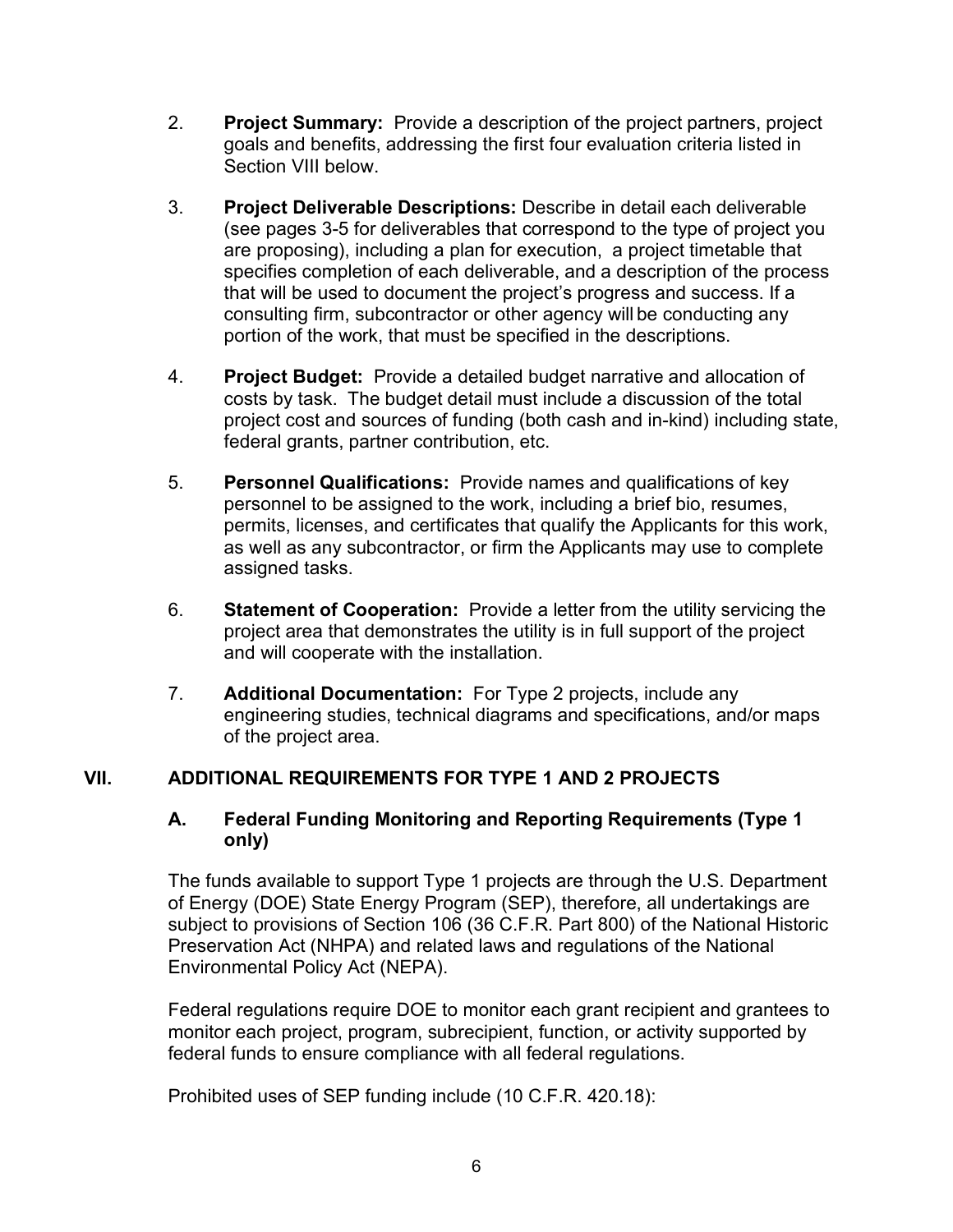- purchase of land, buildings, or structures, or any interest therein;
- subsidize utility rate demonstrations or state tax credits for energy conservation or renewable energy measures; and
- conduct research, development, or demonstration of energy efficiency or renewable energy techniques and technologies not commercially available, or purchase equipment for the conduction thereof. However, demonstrations of commercially available energy efficiency or renewable energy techniques and technologies are permitted.

## **B. General Reporting Requirements**

All selected Applicants shall submit progress and expenditure reports, including a final report, in accordance with the requirements of their respective Governmental Services Agreement (Attachment). EMNRD reserves the right to structure reporting requirements on a project-specific basis.

## **C. Statement of Compliance (Type 2 Only)**

All selected Applicants shall provide a statement to demonstrate acknowledgement of compliance with all applicable federal, state and local environmental laws, including but not limited to the Cultural Properties Act, NMSA 1978 §§ 18-6-1 through 18-6-17, and the Endangered and Protected Species Act NMSA 1978 §§ 17-1-14 through 17-5-21.

#### **D. Maintenance and Inspection of Public Records Act/Confidential Information**

All information obtained regarding the project, including pre-applications, applications for funding and reports are subject to disclosure, in response to requests receivedunder provisions of the New Mexico Inspection of Public Records Act, NMSA 1978, Sections 14-2-1 to 14-2-12. Information that could reasonably be considered to be proprietary, privileged or confidential commercial or financial information must be identified as such. EMNRD will maintain the confidentiality of that information only to the extent permitted by law.

# **VIII. FUNDING APPLICATION EVALUATION CRITERIA**

Project applications will be evaluated according to the criteria listed below. Applications must be complete and meet all criteria to be funded.

| No. | <b>Evaluation Factor</b>                                                                                                                                                                                                                                  |
|-----|-----------------------------------------------------------------------------------------------------------------------------------------------------------------------------------------------------------------------------------------------------------|
|     | Project Approach                                                                                                                                                                                                                                          |
|     | This criterion considers whether the project focuses on a new technology or a<br>new or innovative application of an existing technology that will provide useful<br>information to the state, utilities, electric cooperatives and the public related to |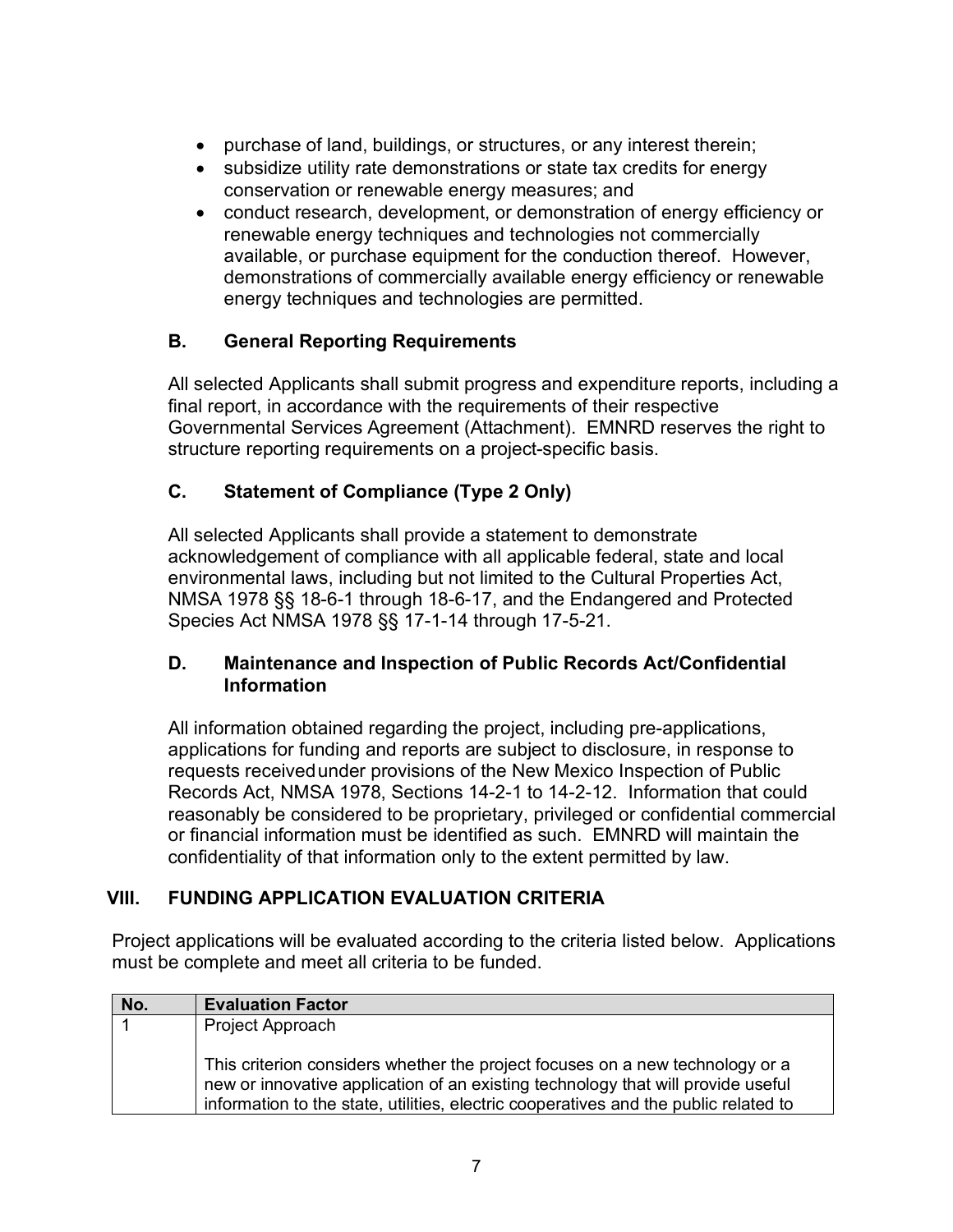|                | grid modernization. This includes the ability to secure a statement of cooperation<br>with the utility managing the service area in which the project will take place.                                                                                                                                                                                                                                                                                                                                                                                                                                                                                                                                                                                                                                      |  |
|----------------|-------------------------------------------------------------------------------------------------------------------------------------------------------------------------------------------------------------------------------------------------------------------------------------------------------------------------------------------------------------------------------------------------------------------------------------------------------------------------------------------------------------------------------------------------------------------------------------------------------------------------------------------------------------------------------------------------------------------------------------------------------------------------------------------------------------|--|
| $\overline{2}$ | Alignment with Grid Modernization and Energy Goals                                                                                                                                                                                                                                                                                                                                                                                                                                                                                                                                                                                                                                                                                                                                                          |  |
|                | This criterion considers whether the project has the potential to improve<br>electrical system efficiency, reliability, resilience and security; lowers operations<br>and maintenance costs; and meets energy demands through a flexible,<br>diversified and distributed energy portfolio consistent with New Mexico's energy<br>goals (i.e., including the project's potential success, lessons to be learned,<br>scalability, or broader applicability.)                                                                                                                                                                                                                                                                                                                                                  |  |
| 3              | <b>Education and Public Awareness</b>                                                                                                                                                                                                                                                                                                                                                                                                                                                                                                                                                                                                                                                                                                                                                                       |  |
|                | This criterion considers whether the project has the potential to foster the public's,<br>students' or a specific government or industry sector's overall understanding and<br>appreciation of the benefits of modernizing the electric grid.                                                                                                                                                                                                                                                                                                                                                                                                                                                                                                                                                               |  |
| 4              | <b>Economic Development</b>                                                                                                                                                                                                                                                                                                                                                                                                                                                                                                                                                                                                                                                                                                                                                                                 |  |
|                | This criterion considers whether the project is likely to stimulate in-state economic<br>development, including the creation of jobs and apprenticeships. This criterion<br>will also consider the potential for further development of a commercial market for<br>grid modernization technology services.                                                                                                                                                                                                                                                                                                                                                                                                                                                                                                  |  |
| 5              | Capabilities                                                                                                                                                                                                                                                                                                                                                                                                                                                                                                                                                                                                                                                                                                                                                                                                |  |
|                | This criterion considers several elements, all of which must be meet:<br>experience completing projects of similar size and scope, including staff,<br>contractor or partner expertise to perform the proposed work;<br>level of understanding and experience with the specific technology or<br>$\bullet$<br>research in question;<br>alignment of work outlined with proposed budget (i.e. the ability to<br>$\bullet$<br>complete the project financially);<br>alignment of proposed deliverables with the proposed project schedule;<br>the proposed methods for evaluating project progress and success; and<br>for Type 2 projects, this criterion also considers preparedness and<br>readiness for construction projects as demonstrated by engineering<br>studies and other relevant documentation. |  |

## **IX. EVALUATION PROCESS**

The evaluation process will follow the steps listed below:

- A. Two Evaluation Team members will document contents of competitive sealed applications after the submittal deadline.
- B. The Evaluation Team will review applications for compliance with the mandatory requirements stated within this RFA. Applications deemed non-responsive will be eliminated from further consideration.
- C. The Contact Person may contact the Applicants(s) for clarification of the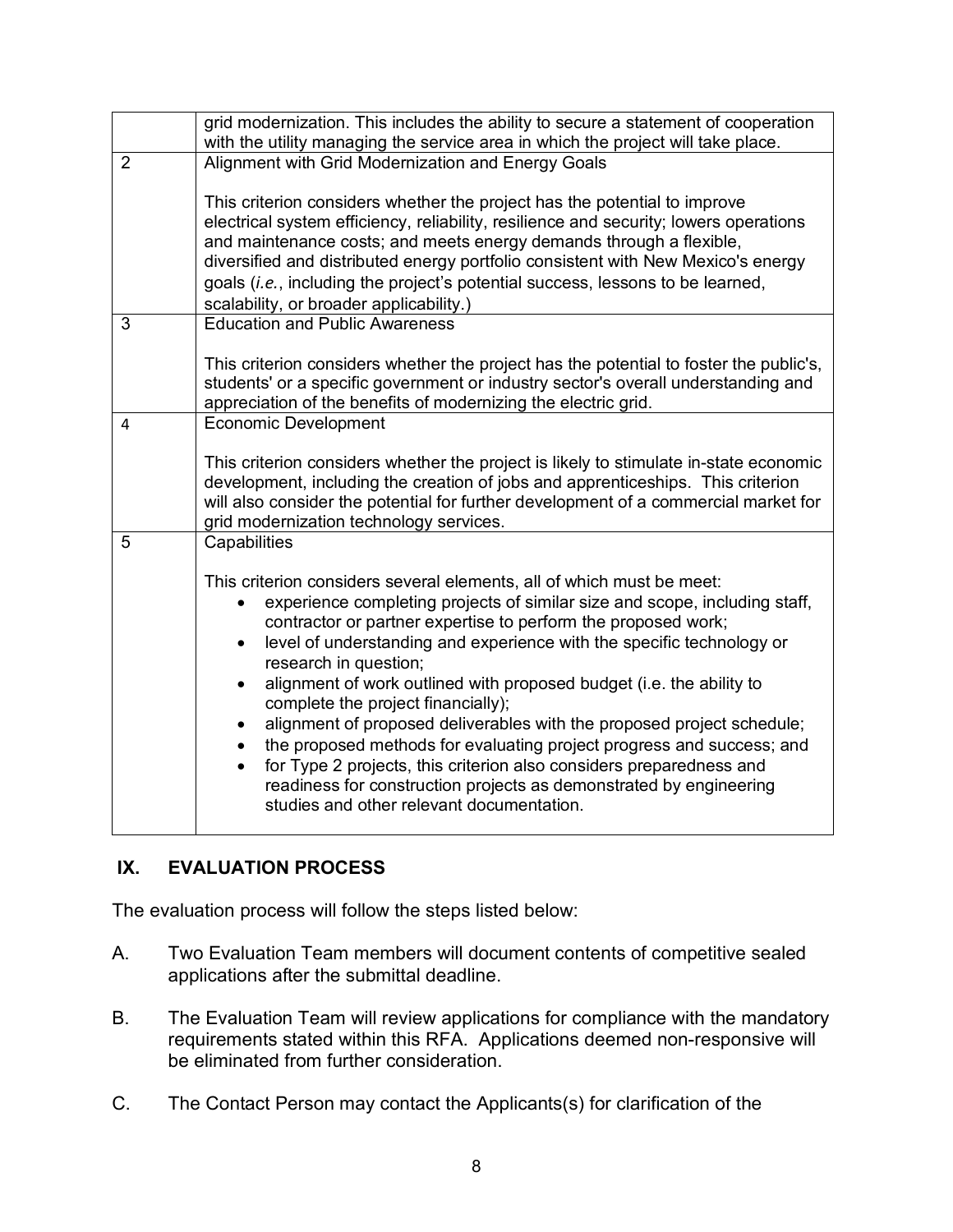proposal.

D. The Evaluation Team will evaluate responsive applications based on completeness and the criteria in Section VIII, Funding Application Evaluation Criteria.

### **X. AWARD**

EMNRD may award multiple contracts under the terms of the attached draft GSA (Attachment) and this RFA. Any GSA awarded as a result of this RFA shall not be binding until approved by EMNRD and the funds encumbered by Department of Finance and Administration.

#### **XI. CONTACT PERSON**

Questions concerning this RFA, as well as applications, are to be submitted to:

Jacqueline Waite EMNRD 1220 South St. Francis Drive Santa Fe, New Mexico 87505 Jacqueline.Waite@state.nm.us

Applicants shall submit one application to the contact email listed above.

EMNRD will only respond to written questions regarding this RFA. Written answers to those questions will be posted on the EMNRD ECMD's website as the questions arrive:

#### <http://www.emnrd.state.nm.us/ecmd/>

#### **XII. NOTICES**

Award of agreements is contingent upon sufficient appropriations and authorization being made by the State of New Mexico and DOE.

The money made available to support any GSA entered into as a result of this RFA must cover Gross Receipts Taxes as a component of the total GSA amount.

EMNRD may cancel this RFA and reject any and all applications when it is in the State of New Mexico's best interests.

EMNRD may conduct discussions with Applicants who submit applications, but may also accept applications without such discussions.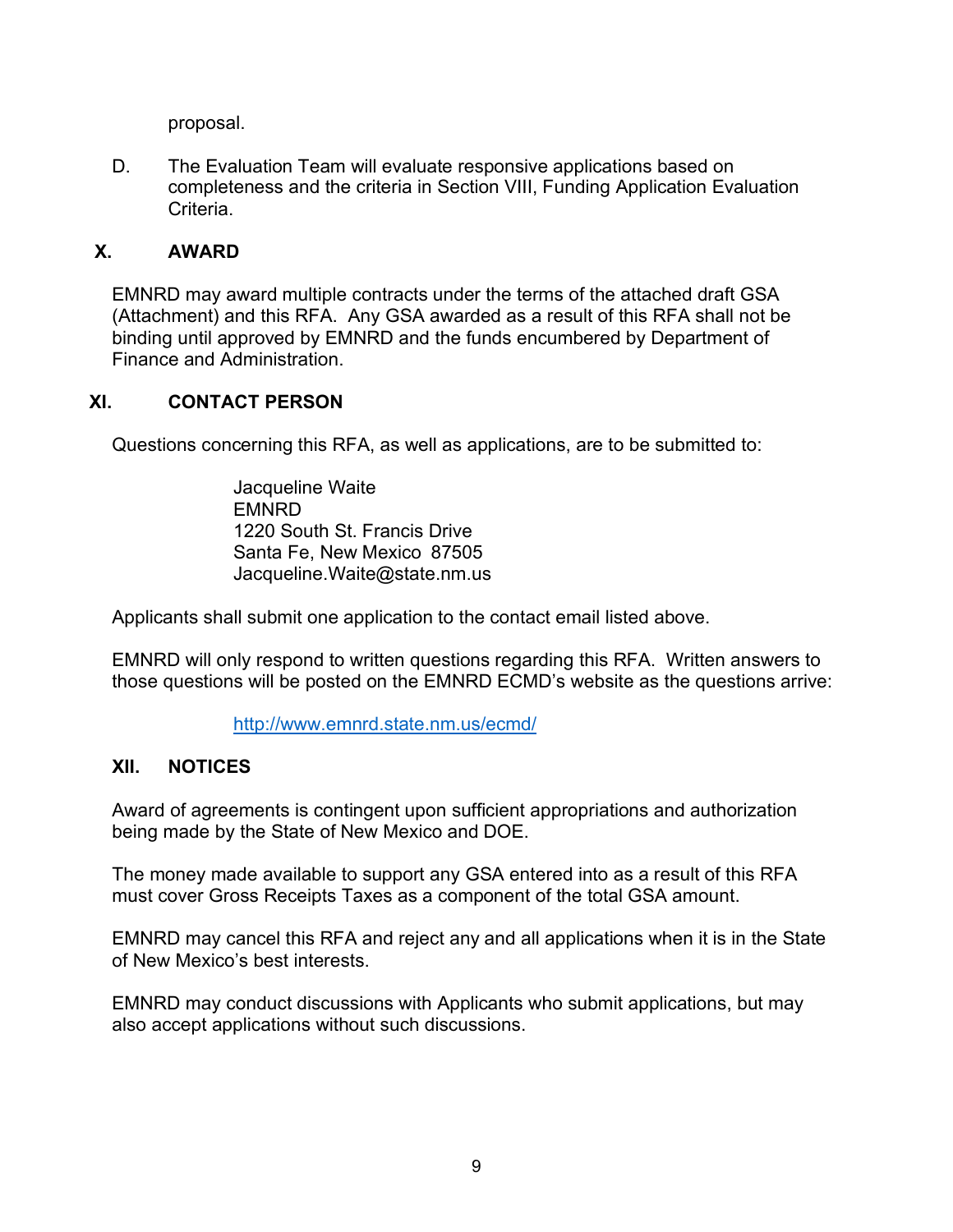#### **STATE OF NEW MEXICO, GOVERNMENTAL SERVICES AGREEMENT BETWEEN THE STATE OF NEW MEXICO, ENERGY, MINERALS AND NATURAL RESOURCES DEPARTMENT AND CONTRACTOR**

**THIS AGREEMENT** is made and entered into by and between the State of New Mexico, Energy, Minerals, and Natural Resources Department (EMNRD) and (Insert Contractor name. Remove this instruction.) (Contractor).

#### **THE PARTIES MUTUALLY AGREE:**

1. Scope of Work: Contractor shall:

(Insert description of work. Remove this instruction.)

Contractor shall also provide brief written progress reports to EMNRD on a *(weekly, biweekly, monthly, quarterly, annual, with each request for payment/reimbursement or some other time frame)* basis. (All contracts must have reporting requirements, or the program manager must justify the lack of reports in a written memo to the file for auditing purposes.)

#### 2. Compensation:  $(For paragraph A, select option 1, 2, 3, or 4)$

Option 1: Work Product. If you choose this option, remove this Option 1 heading and remove the optional Paragraph As below.

A. EMNRD shall pay Contractor for services satisfactorily performed pursuant to the Scope of Work and as specified below. This amount shall not exceed \_\_\_\_\_\_\_\_\_\_\_\_\_\_\_\_\_\_\_\_\_\_\_\_\_\_\_\_\_\_\_ (\$ \_\_\_\_\_\_\_\_\_\_\_\_\_\_), including New Mexico gross receipts taxes, and any travel, if necessary, pursuant to Paragraphs B and C of this Compensation Section. EMNRD shall make payment upon the satisfactory and timely completion of the work described in the Scope of Work and for no more than the maximum amount set forth below for each deliverable:

(Insert deliverables/payment schedule here. Remove this instruction)

This amount is a maximum and not a guarantee that the work assigned to be performed by Contractor under this Agreement shall equal the amount stated herein or the amounts state per task. The parties do not intend for the Contractor to continue to provide services without compensation when the total compensation amount is reached. Contractor is responsible for notifying EMNRD when the services provided under this Agreement reach the total compensation amount. In no event shall the Contractor be paid for services provided exceeding the total compensation amount without this Agreement being amended in writing prior to those services exceeding the total compensation amount being provided. EMNRD MUST receive all invoices no later than 15 days after the termination of the Fiscal Year in which the services were delivered. Invoices received after such date SHALL NOT BE PAID.

Option 2: Lump Sum Amount Upon Completion of All Work. If you choose this option, remove Paragraph B of this Compensation Section as well and re-letter successive paragraphs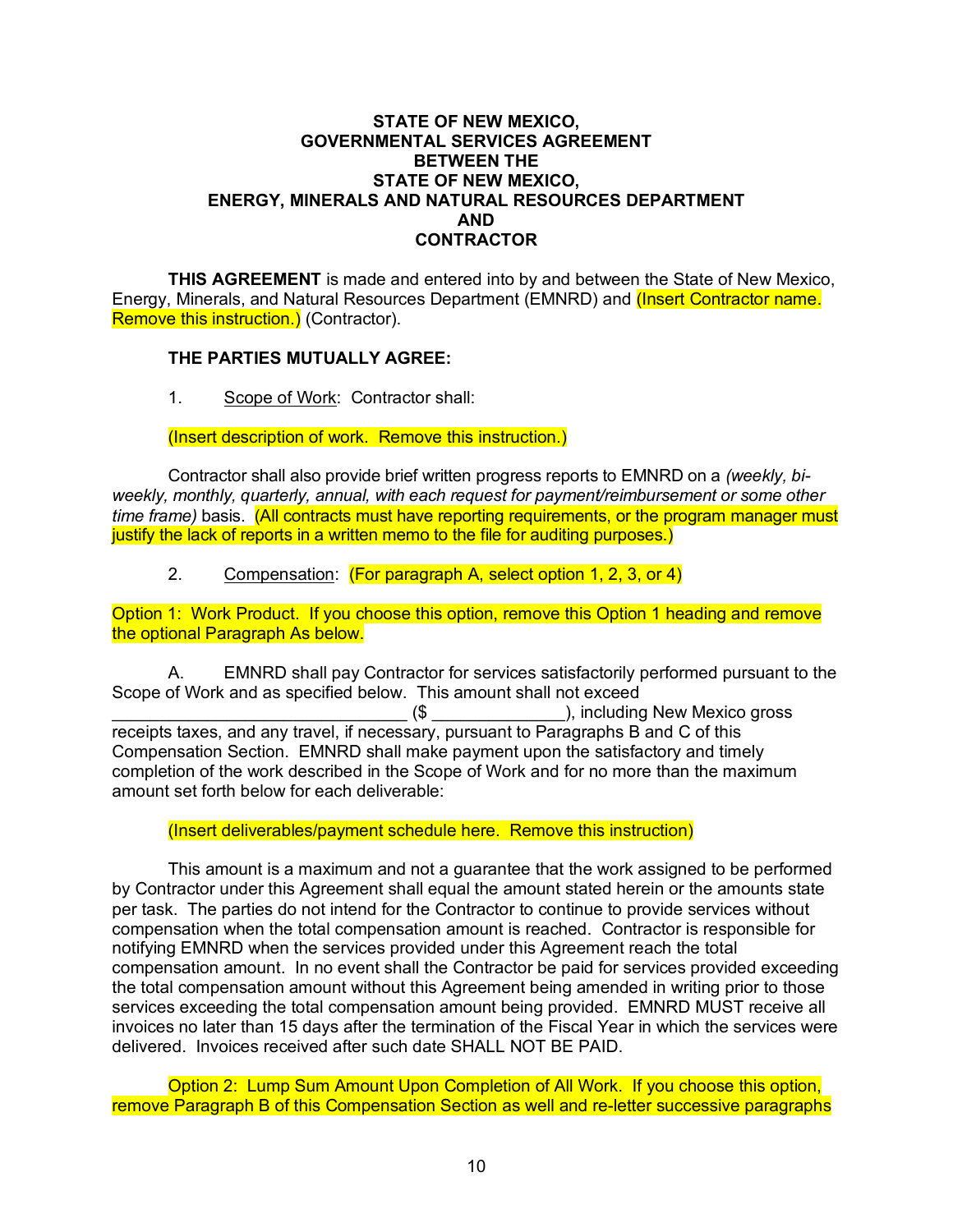#### accordingly. Remove the paragraph above it. Remove this Option 2 heading.

A. Upon satisfactory completion of services, EMNRD shall pay Contractor for services satisfactorily performed pursuant to the Scope of Work in an amount not to exceed \_\_\_\_\_\_\_\_\_\_\_\_\_\_\_\_\_\_\_\_\_\_\_(\$\_\_\_\_\_\_\_\_\_\_\_\_), which amount includes New Mexico gross receipts taxes, and any travel, if necessary, pursuant to Paragraphs B and C of this Compensation Section. In no event shall the Contractor be paid for services provided exceeding the total compensation amount without this Agreement being amended in writing prior to those services exceeding the total compensation amount being provided. EMNRD MUST receive all invoices no later than 15 days after the termination of the Fiscal Year in which the services were delivered. Invoices received after such date SHALL NOT BE PAID.

Option 3: Time and Materials. If you choose this option, remove this Option 3 heading and the paragraphs above it.

A. EMNRD shall pay Contractor for services rendered and amount not to exceed (\$ \_\_\_\_\_\_\_\_\_\_\_\_\_\_\_\_\_\_\_\_) per (hour, day, week, month), such<br>eed (\$ \_\_\_\_\_\_\_\_\_\_) in total, wh compensation not to exceed \_\_\_\_\_\_\_\_\_\_\_\_\_\_\_\_\_\_\_(\$ \_\_\_\_\_\_\_\_\_\_\_\_\_\_\_) in total, which amount includes gross receipts taxes and travel as shown in Paragraphs B and C of this Compensation Section. EMNRD shall reimburse Contractor for the cost of materials necessary under this Agreement for an amount not to exceed  $($   $($   $)$   $)$ . This amount is a maximum and not a guarantee that the work assigned to Contractor under this Agreement to be performed shall equal the amount stated herein. EMNRD MUST receive all invoices no later than 15 days after the termination of the Fiscal Year in which the services were delivered. Invoices received after such date SHALL NOT BE PAID. Payment shall not relieve the Contractor of any unperformed obligations under the Scope of Work.

B. EMNRD shall pay such travel expenses as may be incurred in, and that are necessary for, this Agreement's performance at the rates established in the New Mexico Per Diem and Mileage Act, NMSA 1978, §§ 10-8-1, *et seq.* as implemented by the current Department of Finance and Administration (DFA) rule and the current EMNRD travel policy.

C. Contractor shall be responsible for paying New Mexico Governmental Gross Receipts taxes levied on amounts payable under this Agreement.

D. Contractor must submit detailed invoices accounting for all services performed, and expenses incurred. Invoices evidencing the propriety of each claim for payment must be supported by approved purchase order. *(*When compensation is based on hourly rates, Contractor shall also provide documentation of hours expended on the services provided.) If EMNRD finds that the invoice services, or expenses are not acceptable, within 30 days of receipt of written notice from Contractor that payment is requested for services received, EMNRD shall provide Contractor a letter of exception explaining the defect or objection to the invoice, services, or expenses, and outlining steps Contractor may take to provide remedial action. Upon certification by EMNRD that the invoice, services, or expenses have been received and accepted, EMNRD shall tender payment to Contractor within 30 days after the date of acceptance. If payment is made by mail, the payment shall be deemed tendered on the date it is postmarked. However, EMNRD shall not incur late charges, interest, or penalties for failure to make payment within the time specified herein.

Option 4: Advance of Funds. If you choose this option, remove all the previous choices. Remove this Option 4 heading.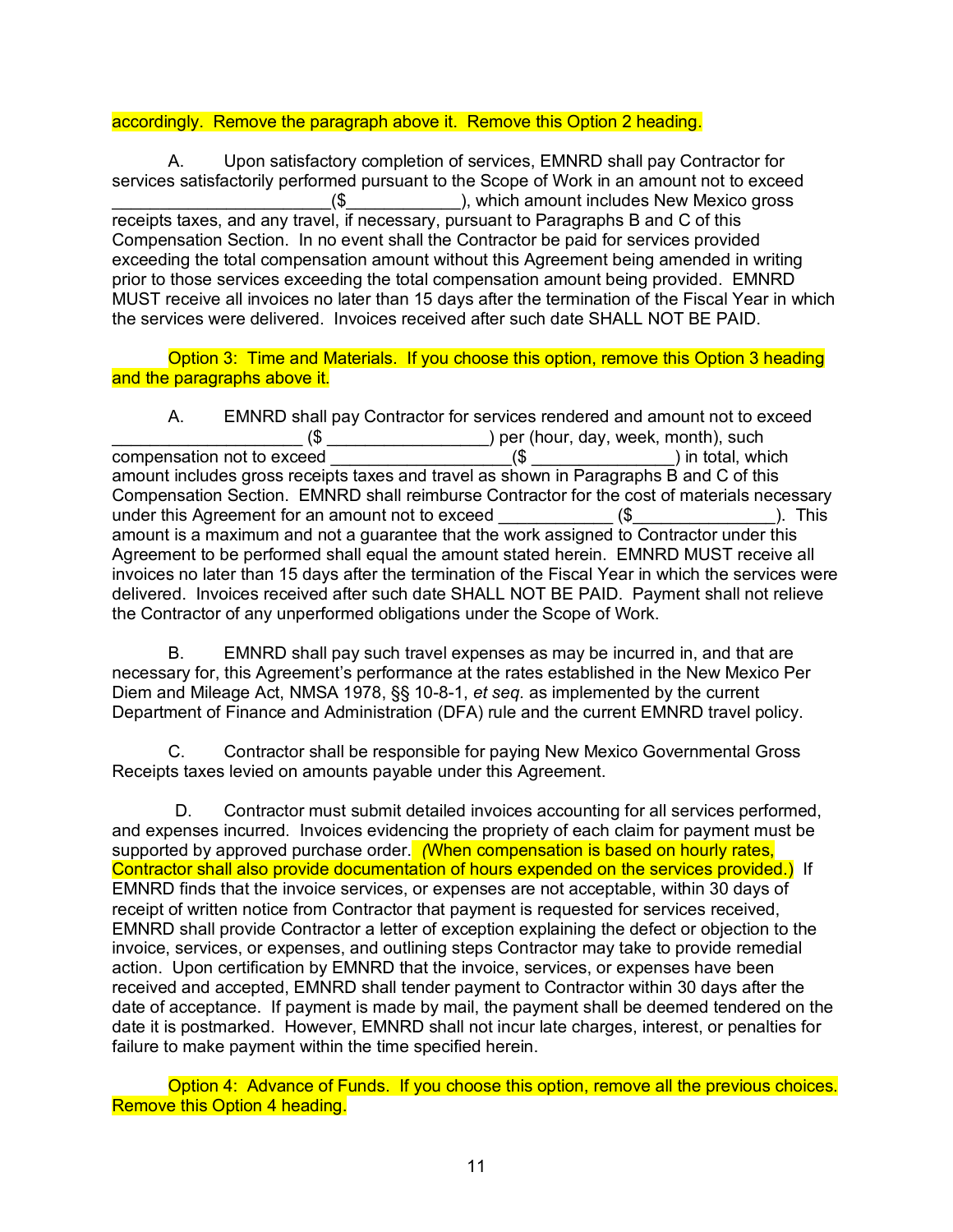A. Within XX days following this Agreement's effective date, EMNRD shall transfer to Contractor **the Contractor** (\$  $\qquad \qquad$  ), which shall include New Mexico Governmental Gross Receipts Taxes, for completion of the Tasks described in the Scope of Work above. Payment shall not relieve Contractor of any unperformed obligations under the Scope of Work.

B. Upon expiration or termination of this Agreement, if either party has property or funds in its possession belonging to the other, it shall return the property or funds in proportion to the parties' original contribution.

C. Contractor shall be responsible for paying New Mexico Governmental Gross Receipts taxes levied on amounts payable under this Agreement, if applicable.

3. Term: This Agreement becomes effective when executed by an authorized representative of Contractor and of EMNRD and when DFA encumbers funds for this Agreement. It shall terminate on *(Insert date)* unless earlier terminated pursuant to Section 4, Termination, or Section 5, Appropriations, below.

4. Termination: Either party may terminate this Agreement upon written notice delivered to the other at least 10 days prior to the intended termination date. By such termination, neither party may nullify or avoid any obligation required to have been performed prior to termination.

5. Appropriations: This Agreement's terms are contingent upon the New Mexico State Legislature (option - and insert name of federal funding agency) granting sufficient appropriation and authorization. If sufficient appropriation or authorization is not granted, EMNRD may terminate this Agreement, or in the alternative suspend performance pending approval of sufficient appropriation or authorization, upon written notice from EMNRD to Contractor. EMNRD's decision as to whether sufficient appropriations are available shall be at its sole and absolute discretion and shall be final, binding, and accepted by Contractor.

Option: If Contractor is another state agency, revise this section to reflect Contractor is not an EMNRD employee. Remove this instruction.)

6. Status of Contractor: Contractor and its agents and employees are independent contractors performing professional services for EMNRD and are not employees of the State of New Mexico. Contractor and its agents and employees shall not accrue leave, retirement, insurance, bonding, use of state vehicles, or any other benefits afforded to employees of the State of New Mexico as a result of this Agreement. Contractor acknowledges that all sums received hereunder are reportable by the Contractor for tax purposes, including without limitation, self-employment and business income tax. Contractor agrees not to purport to bind the State of New Mexico unless the Contractor has express written authority to do so, and then only within the strict limits of that written authority.

7. Assignment: Contractor shall not assign or transfer any interest in this Agreement or assign any claims for money due or to become due under this Agreement without EMNRD's prior written approval.

8. Subcontracting: Contractor shall not subcontract any portion of the services to be performed under this Agreement or obligate itself in any manner to any third party, with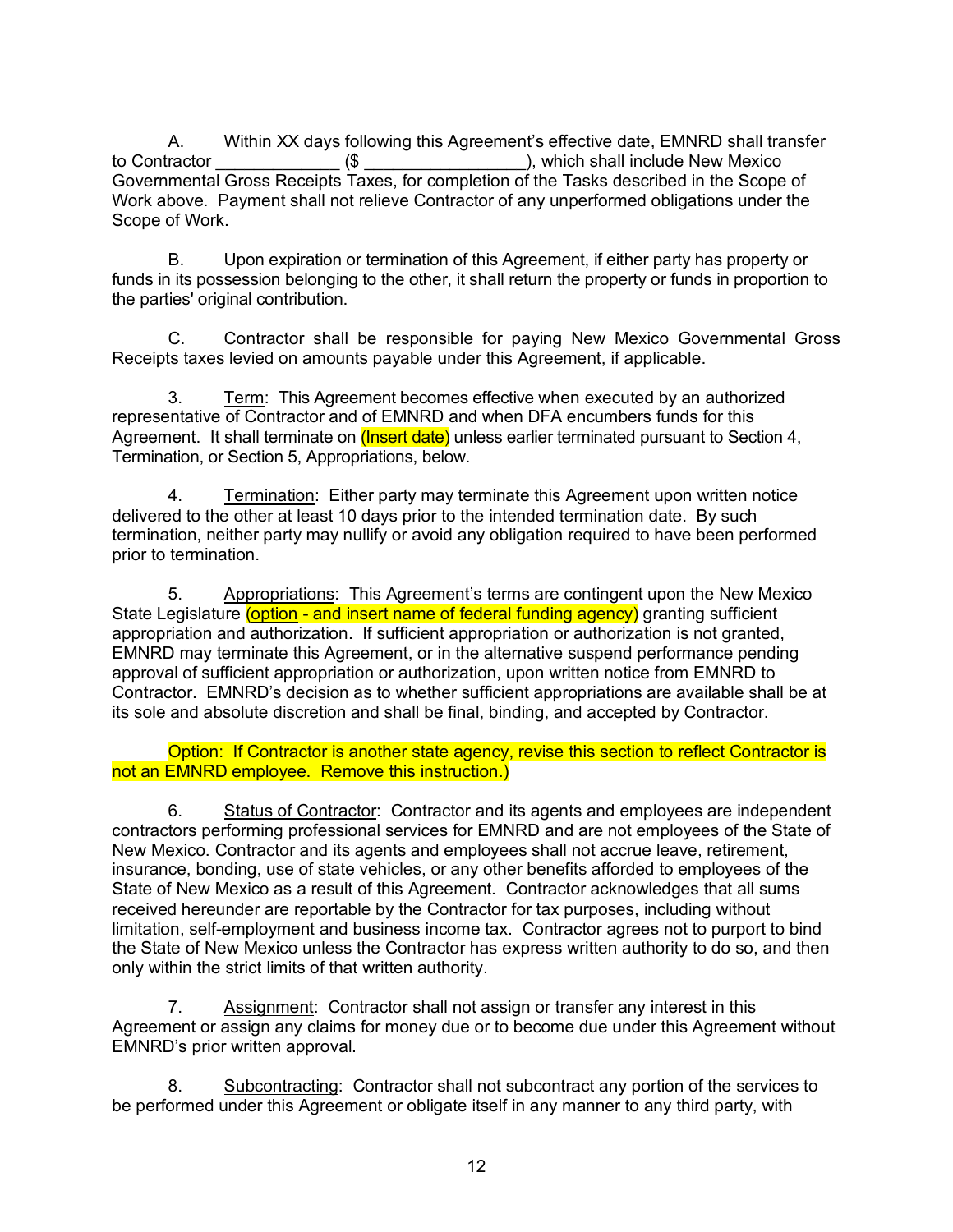respect to any rights or responsibilities under this Agreement, without EMNRD's prior written approval. EMNRD may disallow costs incurred by the Contractor in relation to a subcontract if Contractor does not obtain prior written approval.

Option: Include A, B, and C if you are using federal funds for the work of this contract. Remove this instruction.

A. Contractor shall comply with 2 C.F.R. Sections 200.318 through 200.326 for procurement of subcontractors conducted pursuant to this Agreement.

B. Contractor is required to provide EMNRD with evidence of competitive procurement for any subcontract, including records of advertisement of bid, proposals received, and methods to select each subcontractor.

C. Any subcontract agreement shall include all provisions necessary to allow Contractor to meet its obligations and requirements under this Agreement and all provisions required by law.

Option: Include subparagraph below if subcontractor will be reimbursed for travel expenses. Remove instruction.

D. Travel expense reimbursement requested for subcontractors, if applicable, shall be reimbursed in accordance with rates established in the New Mexico Per Diem and Mileage Act, NMSA 1978, § 10-8-1 *et seq*., as implemented by the current DFA Rule and EMNRD Travel Policy.

9. Release: Final payment of the amounts due under this Agreement shall operate as a release of EMNRD, its officers, and employees, and the State of New Mexico from all liabilities, claims, and obligations whatsoever arising from or under this Agreement.

10. Confidentiality: Any confidential information provided to or developed by Contractor in the performance of this Agreement shall be kept confidential and shall not be made available by Contractor to any individual or organization without EMNRD's prior written approval.

11. Product of Services; Copyright: All materials developed or acquired by Contractor under this Agreement shall become the State of New Mexico's property and be delivered to EMNRD no later than this Agreement's expiration date. Nothing Contractor produces, in whole or in part, under this Agreement shall be the subject of a copyright application or other claim of ownership by or on behalf of Contractor.

12. Conflict of Interest; Governmental Conduct Act: Contractor warrants that it presently has no interest and that it shall not acquire any interest, direct or indirect, which would conflict in any manner with performance or other services required under this Agreement. Contractor certifies that all applicable provisions of the requirements of the Governmental Conduct Act, NMSA 1978, §§ 10-16-1 through –18, including provisions related to contracting with, or employing, public officers, legislators, state employees, or former state employees, have been followed.

13. Amendment: This Agreement shall not be altered, changed, or amended except by written instrument executed and approved by the parties hereto.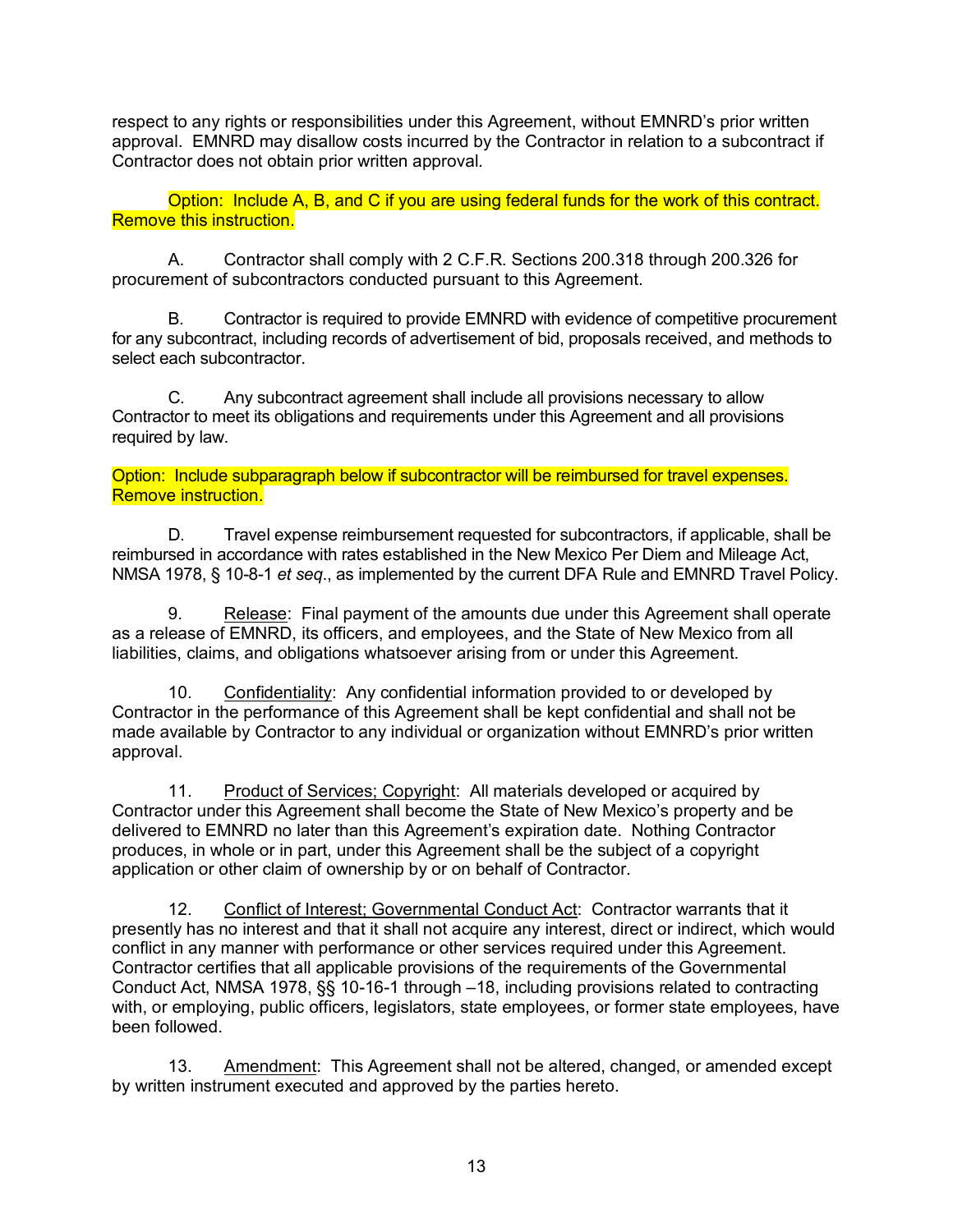14. Merger: This Agreement incorporates all the agreements, covenants, and understandings between the parties hereto concerning the subject matter hereof, and all such covenants, agreements, and understandings have been merged into this written Agreement. No prior agreement or understanding, verbal or otherwise, of the parties or their agents shall be valid or enforceable unless as embodied in this Agreement.

15. Penalties for Violation of Law: The Procurement Code, NMSA 1978, §§ 13-1-28 through 13-1-199, imposes civil and criminal penalties for its violation. In addition, the New Mexico criminal statutes impose felony penalties for bribes, gratuities, and kickbacks.

16. Equal Opportunity Compliance: Contractor agrees to abide by all federal and state laws and rules and regulations, and executive orders of the Governor of the State of New Mexico, pertaining to equal employment opportunity. In accordance with all such laws of the State of New Mexico, the Contractor assures that no person in the United States shall, on the grounds of race, religion, color, national origin, ancestry, sex, age, physical or mental handicap, or serious medical condition, spousal affiliation, sexual orientation, or gender identity, be excluded from employment with or participation in, be denied the benefits of, or be otherwise subjected to discrimination under any program or activity performed under this Agreement. If Contractor is found not to be in compliance with these requirements during the life of this Agreement, Contractor agrees to take appropriate steps to correct these deficiencies.

17. Applicable Law: The laws of the State of New Mexico shall govern this Agreement, without giving effect to New Mexico's choice of law provisions. Venue shall be proper only in a New Mexico court of competent jurisdiction in accordance with NMSA 1978, § 38-3-1(G). By execution of this Agreement, Contractor acknowledges and agrees to the exclusive jurisdiction of the courts of the State of New Mexico over any and all lawsuits arising under or out of any term of this Agreement.

#### 18. Records and Audit:

A. Contractor shall maintain detailed time and expenditure records that indicate the date, time, nature, and cost of services rendered during the Agreement's term and effect and retain them until six years after the termination date specified in Section 3, Term. These records shall be maintained and available within the State of New Mexico if the Contractor has an office within the state; otherwise, Contractor shall make such records available to EMNRD within 10 days upon EMNRD's request. During this time, such records shall be subject to inspection by EMNRD, DFA and the State Auditor (and insert name of federal funding agency). Contractor further agrees to include in all subcontracts hereunder the same right of inspection and audit against all subcontractors. EMNRD shall have the right to audit billings both before and after payment. Payment under this Agreement shall not foreclose EMNRD's right to recover excessive or illegal payments. The periods of inspection and audit may be extended for records, which relate to litigation or settlement of claims arising out of performance of this Agreement (and costs and expenses related to this Agreement for which exception is under consideration by insert name of federal funding agency or any authorized representative) and shall continue until all potential litigation, appeals, claims, or exceptions have expired or been resolved.

Option: Are you using federal funds to pay for this contract? If yes, you must make a determination whether your provider is a subrecipient or a contractor. If you determine your provider is a subrecipient, you need to include the following paragraph in your contract. If you determine your provider is a contractor, the requirements do not apply and you will remove this this paragraph. Delete this instruction.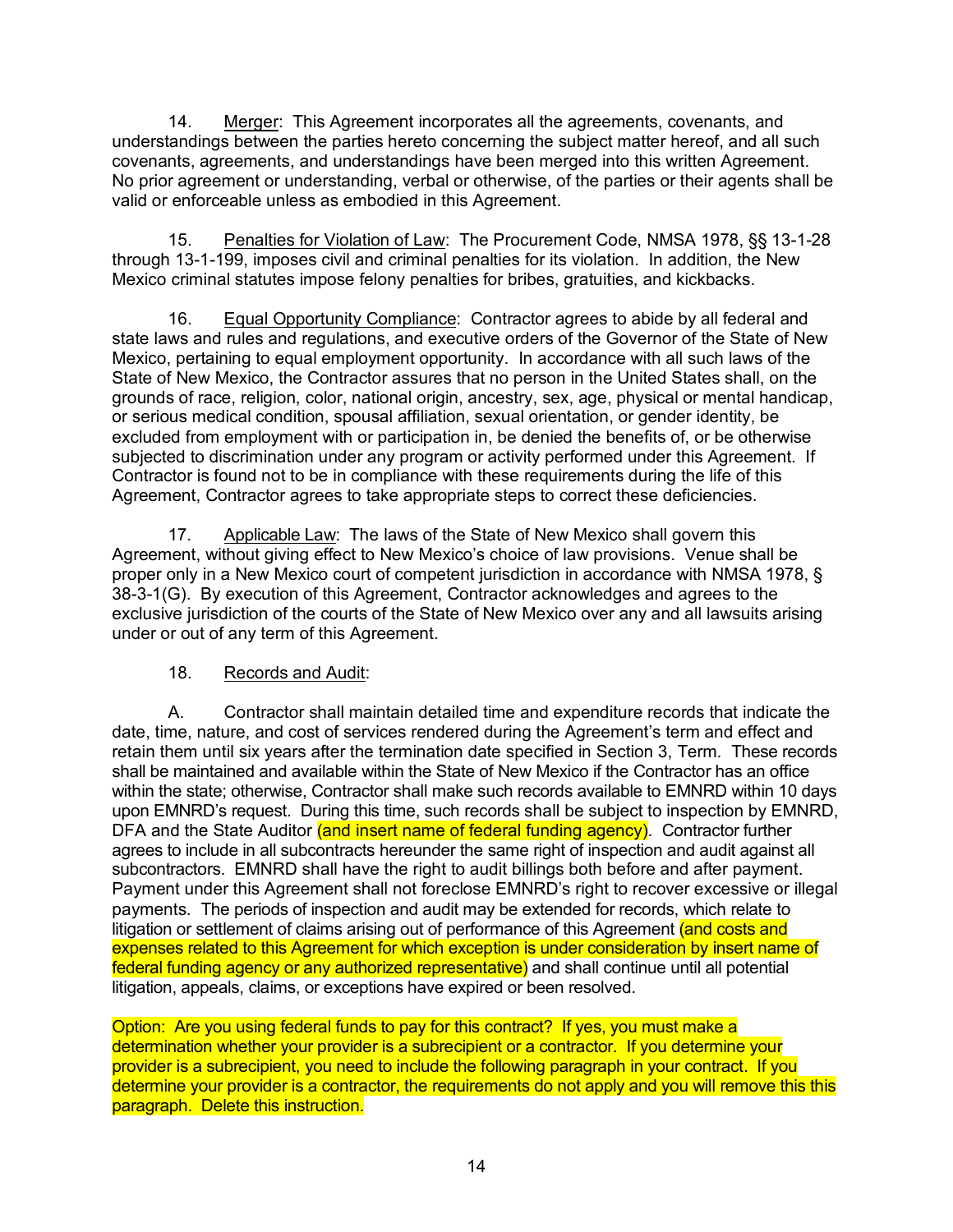B. If Contractor receives \$750,000 or more in federal funding from all sources in the aggregate in a fiscal year, Contractor's financial records involving services and procurement under this Agreement shall be audited annually pursuant to all federal, state, and local government audit requirements, and in accordance with the Single Audit Act Amendments of 1996, 2 C.F.R. 200, Subpart F – Audit Requirements, OMB Circular Compliance Supplement and Government Auditing Standards, as prescribed by the Single Audit Act of 1984, or any subsequent OMB Circular. Contractors who do not meet the \$750,000 audit threshold (Tier 7), must complete the State of New Mexico – Office of the State Auditor Certification Form for Tier 1 and Tier 2, or the Office of the State Auditor Agreed Upon Procedures (Tiers 3-6) in accordance with the Audit Act, NMSA 1978, §§ 12-6-1 through 12-6-14, and 2.2.2.16 NMAC, Annual Financial Procedures Required for Local Public Bodies with Annual Revenues Less than Five Hundred Thousand Dollars. To comply with state audit requirements, Contractors shall have one of the above-mentioned Forms or Agreed Upon Procedures on file with the Office of the State Auditor. Contractor shall provide EMNRD with a copy of the independent financial audit, either in hard copy format or on disk, no more than 45 days after the audit's completion for each fiscal year this Agreement is in effect.

19. Liability: Neither party shall be responsible for liability incurred as a result of the other party's acts or omissions in connection with this Agreement. Any liability incurred with this Agreement is subject to the immunities and limitations of the New Mexico Tort Claims Act, NMSA 1978, §§ 41-4-1, *et seq.*, as amended.

20. Procurement, Utilization, and Disposition of Property: Contractor shall report acquisition of any capital property (property with an expected life of at least one year) to EMNRD within one month following the acquisition. If upon termination of this Agreement Contractor has any property in its possession belonging to EMNRD, Contractor shall account for the property and dispose of it as EMNRD directs. (Option: If federal funding is involved include the following statement. Otherwise remove it and this instruction) All property acquired by the Contractor or procured under this Agreement shall be used and disposed of in accordance with [insert federal funding agency's name] regulations governing disposal of property.

21. Invalid Term or Condition: If any term or condition of this Agreement shall be held invalid or unenforceable, the remainder of this Agreement shall not be affected and shall be valid and enforceable.

22. Enforcement of Agreement: A party's failure to require strict performance of any provision of this Agreement shall not waive or diminish that party's right thereafter to demand strict performance with that or any other provision. No waiver by a party of any of its rights under this Agreement shall be effective unless express and in writing, and no waiver of a specified right by a party shall be effective to waive any other rights.

23. Notice: Except as otherwise specified herein, all notices hereunder shall be in writing) and shall be given to the relevant party at its address set forth below, or such other address as such party may hereafter specify by notice to the other given by courier, by United States certified or registered mail, or by telecommunication device capable of creating a written record of such notice and its receipt.

To EMNRD:

(insert position title and address of project manager)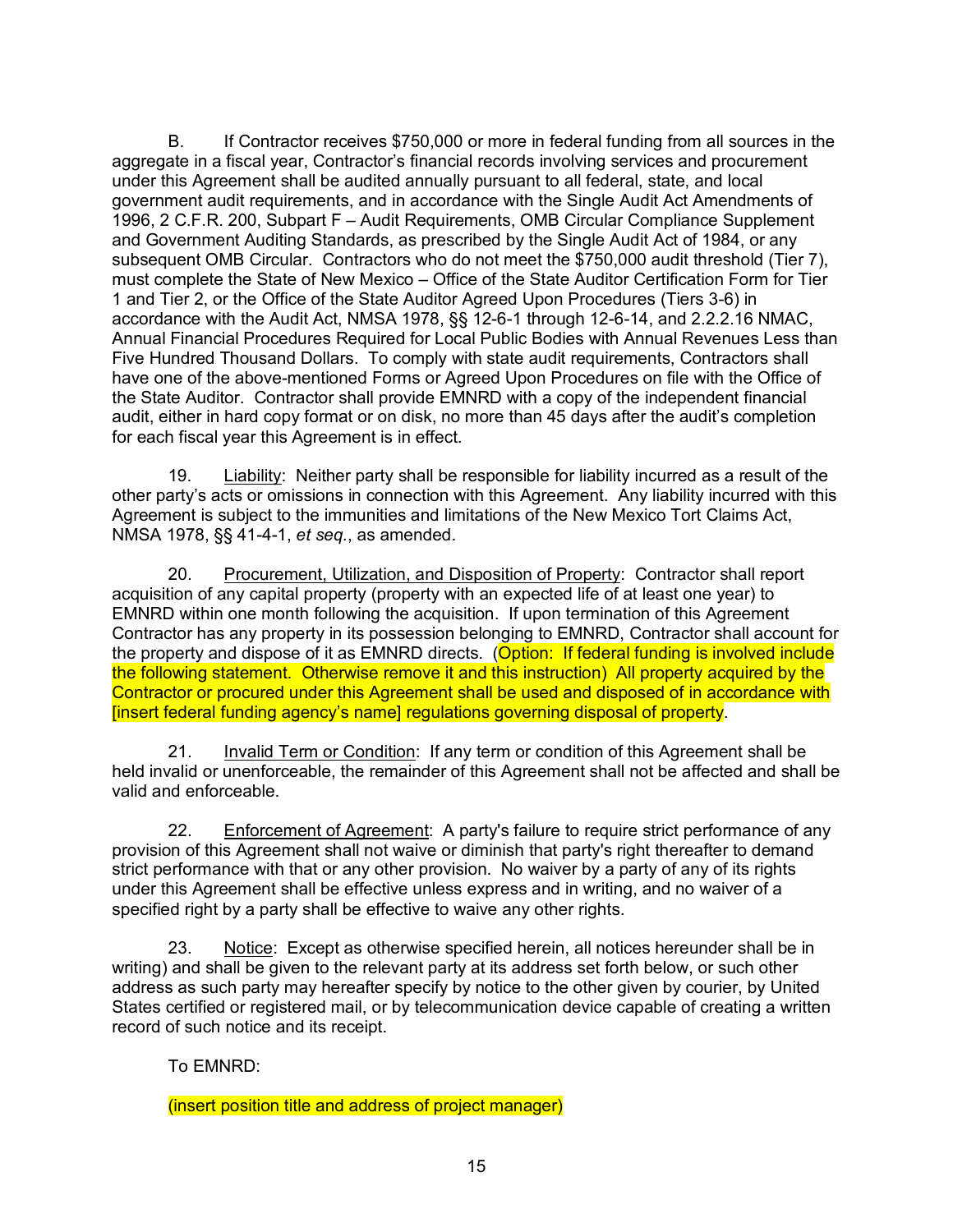General Counsel EMNRD – Office of the Secretary 1220 S. St. Francis Drive Santa Fe, NM 87505

To the Contractor:

(insert contact information)

To Risk Management Division:

Risk Management Division General Services Department P.O. Drawer 26100 Santa Fe, NM 87502-0110

24. Authority: If Contractor is other than a natural person, the individual(s) signing this Agreement on behalf of Contractor represent and warrant that he or she has the power and authority to bind Contractor, and that no further action, resolution, or approval from Contractor or any other entity is necessary to enter into a binding contract.

Option: Include the following if acknowledgment required. If not, remove this section and renumber successive accordingly. Remove this instruction.

25. Acknowledgment: Contractor shall acknowledge EMNRD (option - and insert name of federal funding agency) as a co-sponsor and funding source in all news releases, programs, proceedings, and related publicity/publications for the project.

26. Attorney's Fees and Costs: Contractor agrees that if a court of competent jurisdiction finds Contractor has breached this Agreement, or amendments hereto, or to have committed any tortious act relating to this Agreement's scope, EMNRD may recover from Contractor reasonable attorneys' fees and costs in connection with litigation brought to obtain the judicial determination and to collect any judgment.

27. Minimum Wage Rate: If applicable, Contractor shall comply with minimum wage rates as established by the New Mexico Department of Workforce Solutions, Labor Relations Division, and with all other applicable requirements of that Department, including posting of the wage rates in a prominent location on the site for hiring and performing of this Agreement.

28. Compliance with Law and Funding Source Conditions:

A. Contractor shall comply with all applicable state and federal statutes, regulations, or rules, including without limitation those imposed as a consequence of funding pursuant to this Agreement.

*(If you are using federal funds to pay for the work of this agreement, the following clauses must be included. If you are using non-federal funding, delete the clauses and this instruction.)*

B. Compliance with use of Minority Business Enterprises (MBEs) and Women's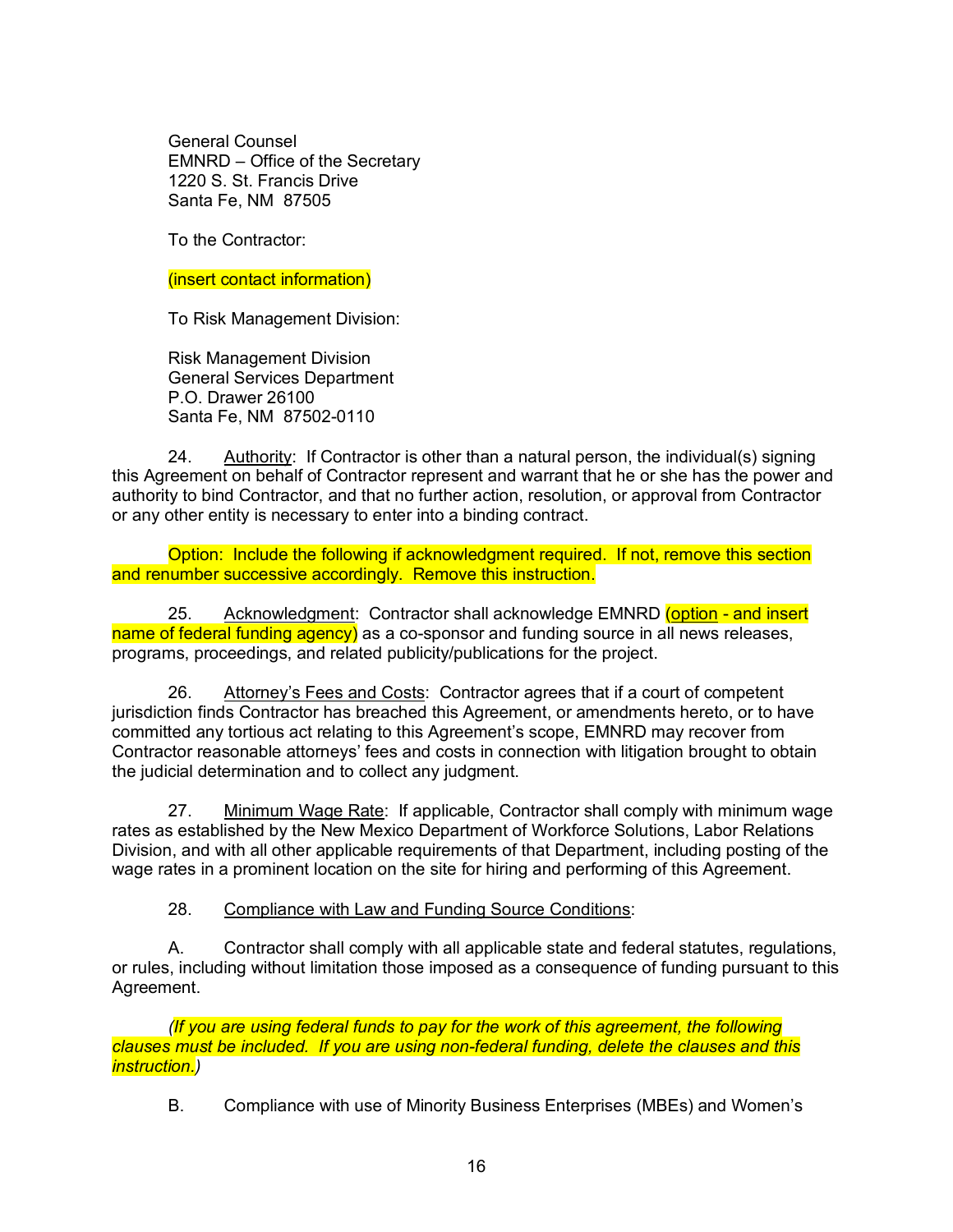Business Enterprises (WBEs) - Contractor shall take affirmative steps to assure that MBEs and WBEs are used when possible as sources of supplies and services. The affirmative steps shall include the following:

1) including qualified MBEs/WBEs on solicitation lists;

2) assuring that MBEs/WBEs are solicited once they are identified;

3) when economically feasible, dividing total requirements into smaller tasks or quantities so as to permit maximum MBE/WBE participation;

4) where feasible, establishing delivery schedules which will encourage MBE/WBE participation;

5) encouraging use of the services of the U.S. Department of Commerce's Minority Business Development Agency and the U.S. Small Business Administration to identify MBEs/WBEs, as required; and

6) if any subcontracts are to be let, requiring the subcontractor to take the affirmative steps listed above.

C. Compliance with Trafficking Victims Protection Act of 2000 - Contractor, Contractor's employees, subcontractors, and subcontractors' employees shall not:

1) engage in severe forms of trafficking in persons during this Agreement's term;

2) procure a commercial sex act during this Agreement's term; or

3) use forced labor in the performance of this Agreement.

D. Compliance with NMSA 1978, § 66-7-374, Texting While Driving - Contractor and Contractor's employees shall not read or view a text message or manually type on a handheld mobile communication device for any purpose while driving a motor vehicle in connection with this Agreement, except to summon medical or other emergency help, or unless that device is an amateur radio and the driver holds a valid amateur radio operator license issued by the Federal Communications Commission.

E. In the event this Agreement is funded with federal monies, Contractor shall comply with 2 C.F.R. Sections 200.318 through 200.326 for procurement conducted pursuant to this Agreement.

F. In the event this Agreement is funded with federal monies and Contractor wishes to enter into an agreement with a small business firm or non-profit organization regarding the substitution of parties, assignment, or performance of experimental, developmental, or research work under this Agreement, Contractor shall comply with the requirements of 37 C.F.R. Part 401, "Rights to Inventions Made by Nonprofit Organizations and Small Business Firms Under Government Grants, Contracts and Cooperative Agreements" and any implementing regulations issued by the *(insert name of federal funder)*.

G. Contractor shall not award subcontracts to parties listed on the government-wide exclusions in the federal System for Award Management (SAM), in accordance with OMB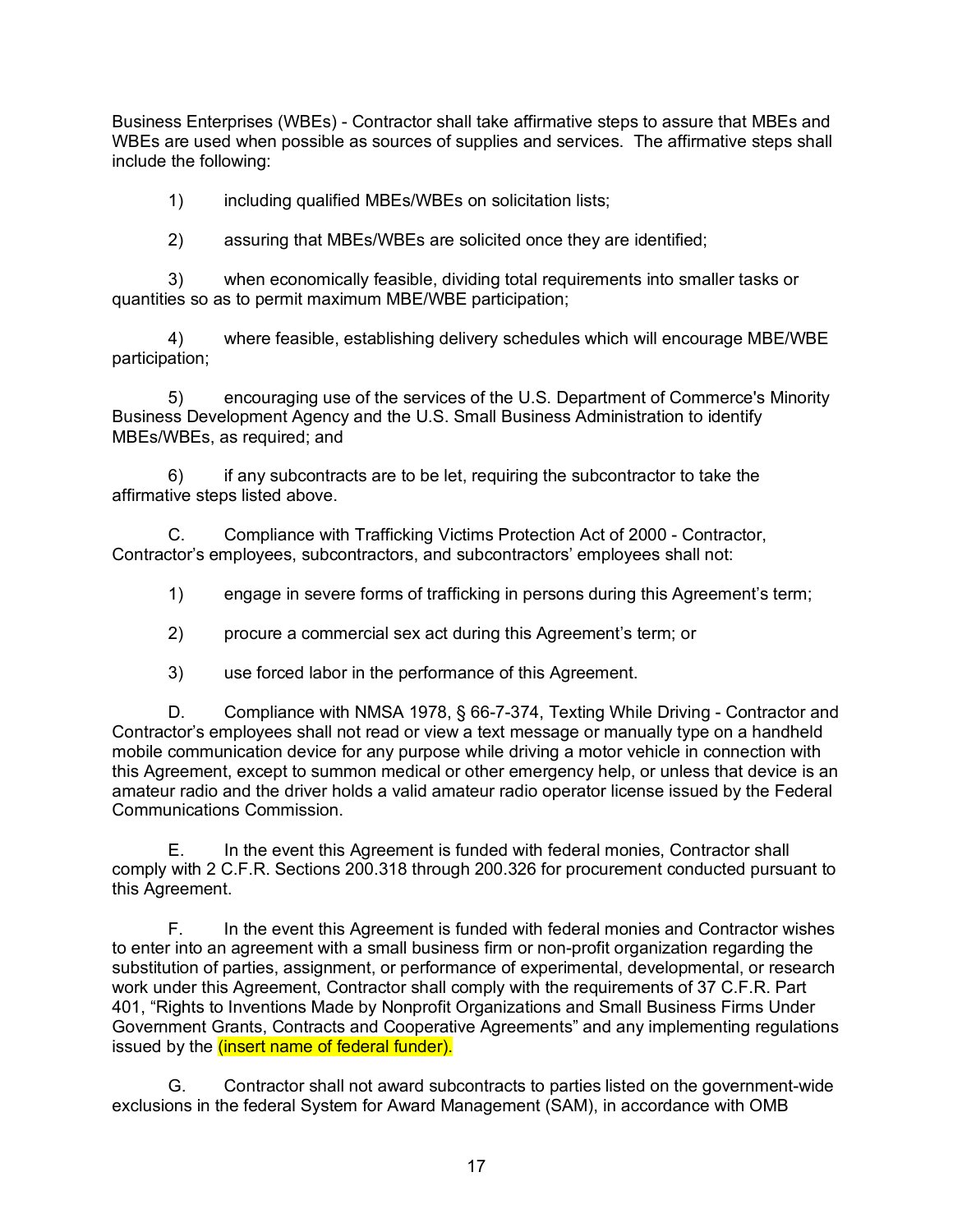guidelines that implement federal Executive Orders 12549 (3 C.F.R. part 1986, Comp., p. 189) and 12689 (3 C.F.R. part 1989 Comp., p. 235), "Debarment and Suspension." SAM exclusions contain the names of parties debarred, suspended, or otherwise excluded by agencies, as well as parties declared ineligible under statutory or regularity authority other than Executive Order 12549.

H. If the value of this Agreement exceeds \$100,000, Contractor shall comply with the Byrd Anti-Lobbying Amendment (31 U.S.C. § 1352) regarding the limitations of use of appropriated funds to influence certain federal contracting and financial transactions.

I. If this Agreement is valued at more than \$150,000, Contractor shall comply with all applicable standards orders or requirements issued under the federal Clean Air Act (42 U.S.C. § 7401 et seq.); Clean Water Act (33 U.S.C. § 1251 et seq.); Executive Order 11738 (Providing for Administration of the Clean Air Act and the Federal Water Pollution Control Act With Respect to Federal Contracts, Grants, or Loans); and U.S. Environmental Protection Agency (EPA) regulations.

Option: If agreement is with a state agency do not include the following provision because all state agencies are covered by Risk Management Division. Remove this Section (and this instruction) and renumber successive sections accordingly. If agreement is with a county, municipality, state university, or public school, determine whether it has insurance coverage. If it does, keep the following. If the county, municipality, state university, or public school does not have coverage, discuss the situation with legal as to how it should be addressed. Remove these instructions.

29. Insurance Coverage: Contractor shall provide EMNRD a statement indicating that the activities described in the Scope of Work are covered by insurance as set forth below, secured in accordance with any method allowed by applicable law, including self-insurance, pooling of self-insured reserves, or insurance provided by a third party, prior to commencing work under this Agreement. Contractor shall maintain continuous coverage of the activities described in the Scope of Work, so long as this Agreement is in effect. Failure to maintain such coverage is reason for immediate termination of this Agreement. Contractor shall notify EMNRD prior to cancellation or expiration of any insurance required under this Agreement.

A. Worker's Compensation protection that complies with the requirements of the New Mexico Worker's Compensation Act, NMSA 1978, §§ 52-1-1, *et seq*., if applicable. If the Contractor fails to comply with the Workers Compensation Act and applicable rules when required to do so, EMNRD may terminate this Agreement.

B. Comprehensive public liability protection covering property damage and personal injury liability that may arise under this Agreement and any amendments hereto, in amounts equal or greater than liability limits set forth in NMSA 1978, § 41-4-19, as it may be amended from time to time.